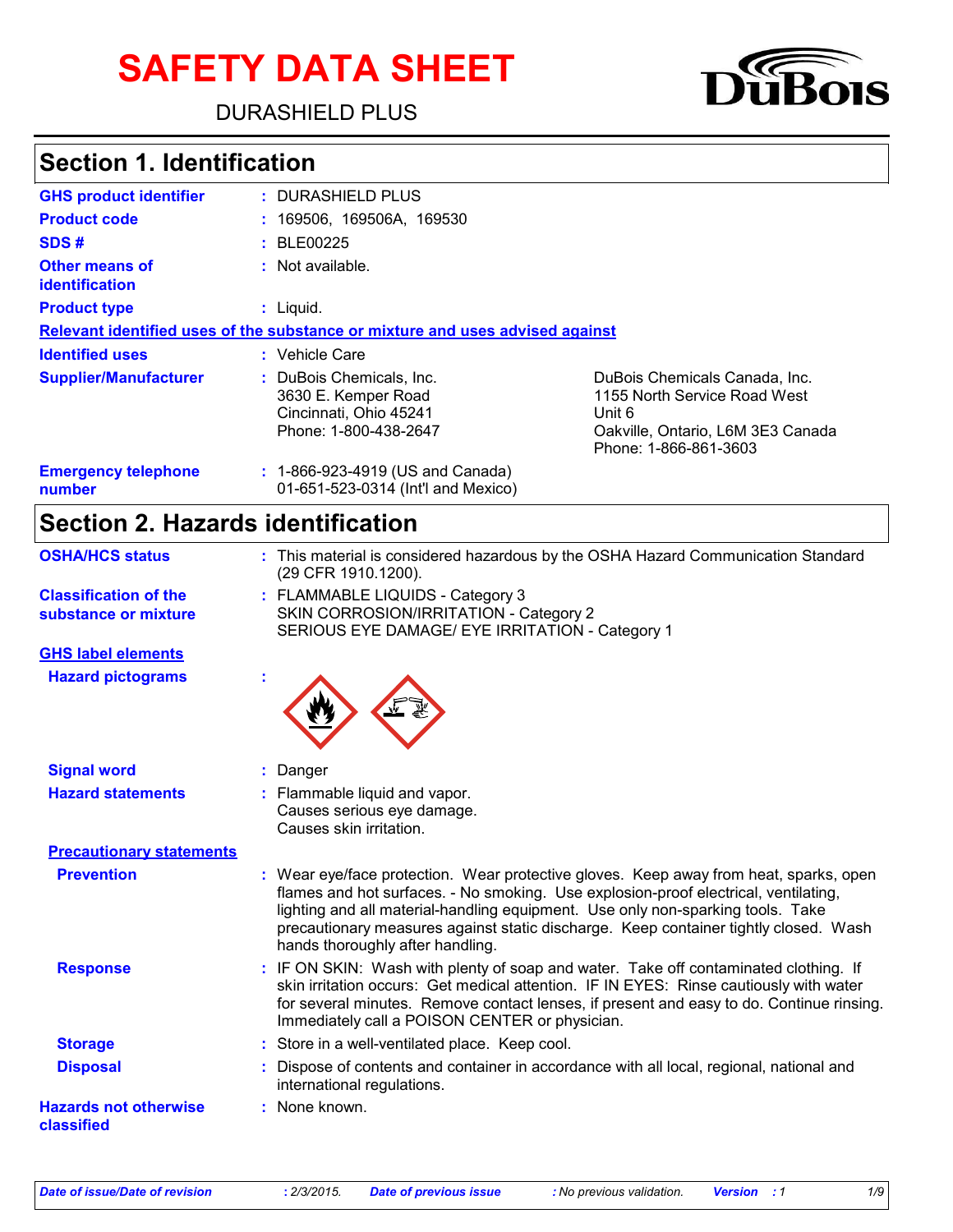### **Section 3. Composition/information on ingredients**

| <b>Ingredient name</b>                                         | $\frac{9}{6}$ | <b>CAS number</b> |
|----------------------------------------------------------------|---------------|-------------------|
| Distillates (petroleum), straight-run middle                   | 10 - 20       | 64741-44-2        |
| Quaternary ammonium compounds, dicoco alkyldimethyl, chlorides | $10 - 20$     | 61789-77-3        |
| (2-methoxymethylethoxy)propanol                                | $ 5 - 10$     | 34590-94-8        |
| propan-2-ol                                                    | $1 - 5$       | 67-63-0           |

Any concentration shown as a range is to protect confidentiality or is due to batch variation.

**There are no additional ingredients present which, within the current knowledge of the supplier and in the concentrations applicable, are classified as hazardous to health or the environment and hence require reporting in this section.**

**Occupational exposure limits, if available, are listed in Section 8.**

#### **Section 4. First aid measures**

| <b>Description of necessary first aid measures</b> |                                                                                                                                                                                                                                                                                                                                                                                                                                                                                                                                                                                                                                                                                                                                                                                                                                                                                                              |
|----------------------------------------------------|--------------------------------------------------------------------------------------------------------------------------------------------------------------------------------------------------------------------------------------------------------------------------------------------------------------------------------------------------------------------------------------------------------------------------------------------------------------------------------------------------------------------------------------------------------------------------------------------------------------------------------------------------------------------------------------------------------------------------------------------------------------------------------------------------------------------------------------------------------------------------------------------------------------|
| <b>Eye contact</b>                                 | : Get medical attention immediately. Call a poison center or physician. Immediately flush<br>eyes with plenty of water, occasionally lifting the upper and lower eyelids. Check for and<br>remove any contact lenses. Continue to rinse for at least 10 minutes. Chemical burns<br>must be treated promptly by a physician.                                                                                                                                                                                                                                                                                                                                                                                                                                                                                                                                                                                  |
| <b>Inhalation</b>                                  | : Get medical attention immediately. Call a poison center or physician. Remove victim to<br>fresh air and keep at rest in a position comfortable for breathing. If it is suspected that<br>fumes are still present, the rescuer should wear an appropriate mask or self-contained<br>breathing apparatus. If not breathing, if breathing is irregular or if respiratory arrest<br>occurs, provide artificial respiration or oxygen by trained personnel. It may be<br>dangerous to the person providing aid to give mouth-to-mouth resuscitation. If<br>unconscious, place in recovery position and get medical attention immediately. Maintain<br>an open airway. Loosen tight clothing such as a collar, tie, belt or waistband. In case of<br>inhalation of decomposition products in a fire, symptoms may be delayed. The exposed<br>person may need to be kept under medical surveillance for 48 hours. |
| <b>Skin contact</b>                                | : Get medical attention immediately. Call a poison center or physician. Flush<br>contaminated skin with plenty of water. Remove contaminated clothing and shoes.<br>Wash contaminated clothing thoroughly with water before removing it, or wear gloves.<br>Continue to rinse for at least 10 minutes. Chemical burns must be treated promptly by a<br>physician. Wash clothing before reuse. Clean shoes thoroughly before reuse.                                                                                                                                                                                                                                                                                                                                                                                                                                                                           |
| <b>Ingestion</b>                                   | : Get medical attention immediately. Call a poison center or physician. Wash out mouth<br>with water. Remove dentures if any. Remove victim to fresh air and keep at rest in a<br>position comfortable for breathing. If material has been swallowed and the exposed<br>person is conscious, give small quantities of water to drink. Stop if the exposed person<br>feels sick as vomiting may be dangerous. Do not induce vomiting unless directed to do<br>so by medical personnel. If vomiting occurs, the head should be kept low so that vomit<br>does not enter the lungs. Chemical burns must be treated promptly by a physician.<br>Never give anything by mouth to an unconscious person. If unconscious, place in<br>recovery position and get medical attention immediately. Maintain an open airway.<br>Loosen tight clothing such as a collar, tie, belt or waistband.                          |
| Most important symptoms/effects, acute and delayed |                                                                                                                                                                                                                                                                                                                                                                                                                                                                                                                                                                                                                                                                                                                                                                                                                                                                                                              |
| <b>Potential acute health effects</b>              |                                                                                                                                                                                                                                                                                                                                                                                                                                                                                                                                                                                                                                                                                                                                                                                                                                                                                                              |
| <b>Eye contact</b>                                 | : Causes serious eye damage.                                                                                                                                                                                                                                                                                                                                                                                                                                                                                                                                                                                                                                                                                                                                                                                                                                                                                 |
| <b>Inhalation</b>                                  | : May give off gas, vapor or dust that is very irritating or corrosive to the respiratory<br>system. Exposure to decomposition products may cause a health hazard. Serious<br>effects may be delayed following exposure.                                                                                                                                                                                                                                                                                                                                                                                                                                                                                                                                                                                                                                                                                     |
| <b>Skin contact</b>                                | : Causes skin irritation.                                                                                                                                                                                                                                                                                                                                                                                                                                                                                                                                                                                                                                                                                                                                                                                                                                                                                    |
| <b>Ingestion</b>                                   | : May cause burns to mouth, throat and stomach.                                                                                                                                                                                                                                                                                                                                                                                                                                                                                                                                                                                                                                                                                                                                                                                                                                                              |

**Over-exposure signs/symptoms**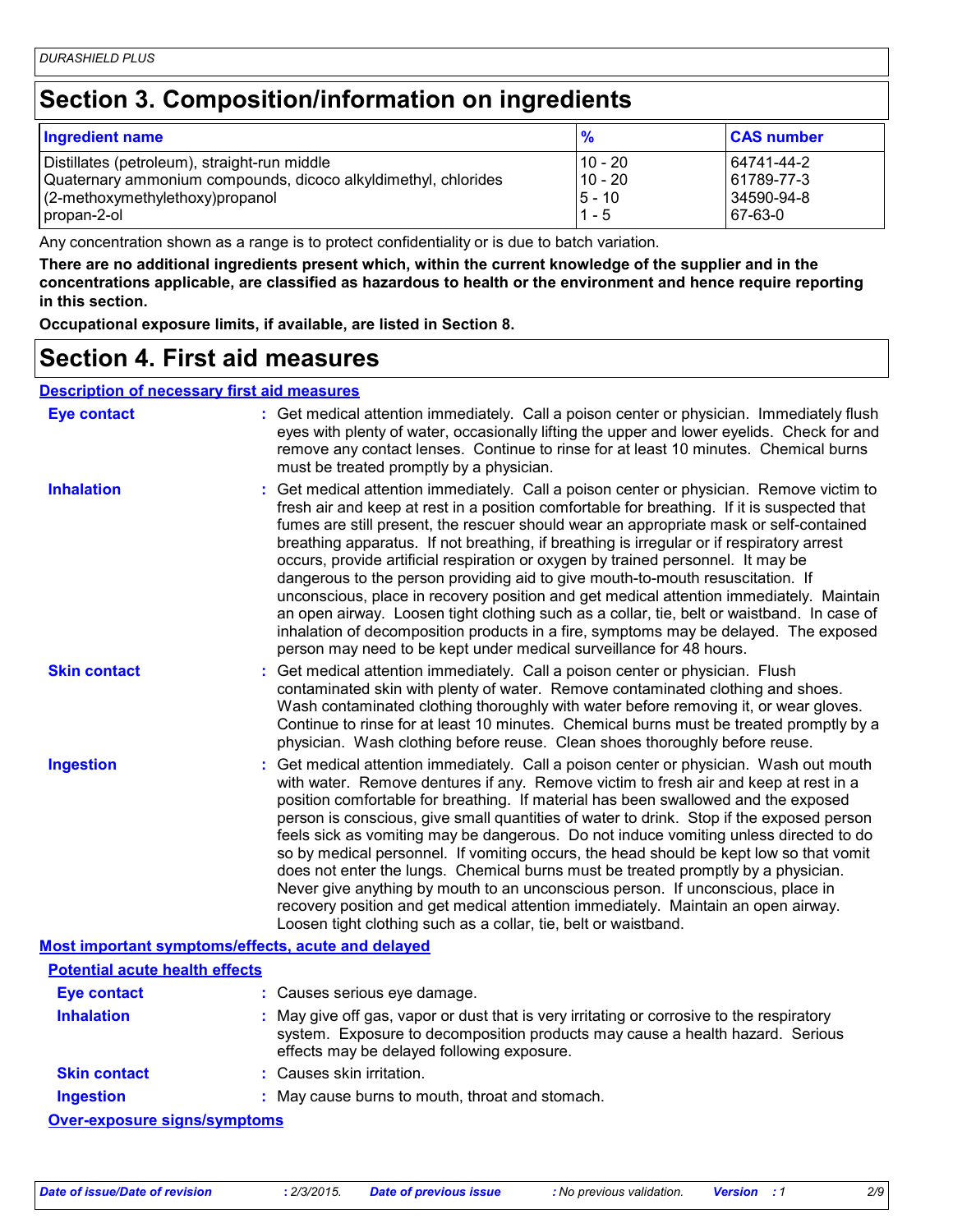# **Section 4. First aid measures**

| <b>Eye contact</b>                         | : Adverse symptoms may include the following:<br>pain<br>watering<br>redness                                                                                             |
|--------------------------------------------|--------------------------------------------------------------------------------------------------------------------------------------------------------------------------|
| <b>Inhalation</b>                          | : No specific data.                                                                                                                                                      |
| <b>Skin contact</b>                        | : Adverse symptoms may include the following:<br>pain or irritation<br>redness<br>blistering may occur                                                                   |
| <b>Ingestion</b>                           | : Adverse symptoms may include the following:<br>stomach pains                                                                                                           |
|                                            | <u>Indication of immediate medical attention and special treatment needed, if necessary</u>                                                                              |
| <b>Notes to physician</b>                  | : In case of inhalation of decomposition products in a fire, symptoms may be delayed.<br>The exposed person may need to be kept under medical surveillance for 48 hours. |
| <b>Specific treatments</b>                 | : No specific treatment.                                                                                                                                                 |
| See toxicological information (Section 11) |                                                                                                                                                                          |

# **Section 5. Fire-fighting measures**

| <b>Extinguishing media</b>                               |                                                                                                                                                                                                                       |
|----------------------------------------------------------|-----------------------------------------------------------------------------------------------------------------------------------------------------------------------------------------------------------------------|
| <b>Suitable extinguishing</b><br>media                   | : Use dry chemical, $CO2$ , water spray (fog) or foam.                                                                                                                                                                |
| <b>Unsuitable extinguishing</b><br>media                 | : Do not use water jet.                                                                                                                                                                                               |
| <b>Specific hazards arising</b><br>from the chemical     | : Flammable liquid and vapor. In a fire or if heated, a pressure increase will occur and<br>the container may burst, with the risk of a subsequent explosion. Runoff to sewer may<br>create fire or explosion hazard. |
| <b>Hazardous thermal</b><br>decomposition products       | Decomposition products may include the following materials:<br>carbon dioxide<br>carbon monoxide<br>nitrogen oxides                                                                                                   |
| <b>Special protective</b><br>equipment for fire-fighters | : Fire-fighters should wear appropriate protective equipment and self-contained breathing<br>apparatus (SCBA) with a full face-piece operated in positive pressure mode.                                              |

## **Section 6. Accidental release measures**

| <b>Personal precautions</b>      | : No action shall be taken involving any personal risk or without suitable training.<br>Evacuate surrounding areas. Keep unnecessary and unprotected personnel from<br>entering. Do not touch or walk through spilled material. Shut off all ignition sources.<br>No flares, smoking or flames in hazard area. Do not breathe vapor or mist. Provide<br>adequate ventilation. Wear appropriate respirator when ventilation is inadequate. Put<br>on appropriate personal protective equipment. |
|----------------------------------|------------------------------------------------------------------------------------------------------------------------------------------------------------------------------------------------------------------------------------------------------------------------------------------------------------------------------------------------------------------------------------------------------------------------------------------------------------------------------------------------|
| <b>Environmental precautions</b> | : Avoid dispersal of spilled material and runoff and contact with soil, waterways, drains<br>and sewers. Inform the relevant authorities if the product has caused environmental<br>pollution (sewers, waterways, soil or air).                                                                                                                                                                                                                                                                |
| <b>Methods for cleaning up</b>   |                                                                                                                                                                                                                                                                                                                                                                                                                                                                                                |
| <b>Small spill</b>               | : Stop leak if without risk. Move containers from spill area. Use spark-proof tools and<br>explosion-proof equipment. Dilute with water and mop up if water-soluble. Alternatively,<br>or if water-insoluble, absorb with an inert dry material and place in an appropriate waste<br>disposal container. Dispose of via a licensed waste disposal contractor.                                                                                                                                  |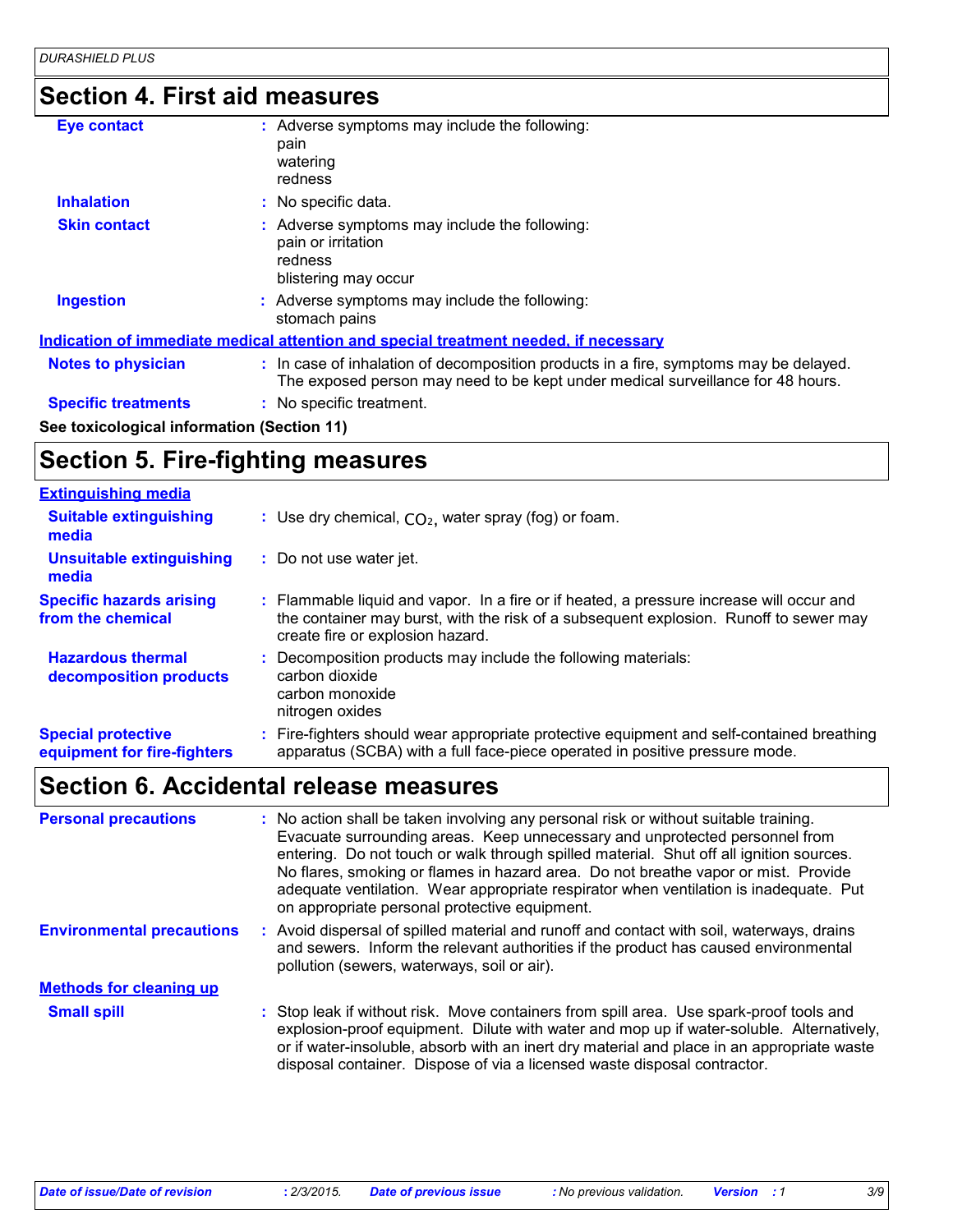#### **Section 6. Accidental release measures**

**Large spill :**

Stop leak if without risk. Move containers from spill area. Use spark-proof tools and explosion-proof equipment. Approach release from upwind. Prevent entry into sewers, water courses, basements or confined areas. Wash spillages into an effluent treatment plant or proceed as follows. Contain and collect spillage with non-combustible, absorbent material e.g. sand, earth, vermiculite or diatomaceous earth and place in container for disposal according to local regulations (see Section 13). Dispose of via a licensed waste disposal contractor. Contaminated absorbent material may pose the same hazard as the spilled product. Note: see Section 1 for emergency contact information and Section 13 for waste disposal.

#### **Section 7. Handling and storage**

**Handling** entries a metal on appropriate personal protective equipment (see Section 8). Do not get in eyes or and on skin or clothing. Do not breathe vapor or mist. Do not ingest. Use only with adequate ventilation. Wear appropriate respirator when ventilation is inadequate. Do not enter storage areas and confined spaces unless adequately ventilated. Keep in the original container or an approved alternative made from a compatible material, kept tightly closed when not in use. Store and use away from heat, sparks, open flame or any other ignition source. Use explosion-proof electrical (ventilating, lighting and material handling) equipment. Use only non-sparking tools. Take precautionary measures against electrostatic discharges. Empty containers retain product residue and can be hazardous. Do not reuse container.

**Storage** Store in accordance with local regulations. Store in a segregated and approved area. Store in original container protected from direct sunlight in a dry, cool and well-ventilated area, away from incompatible materials (see Section 10) and food and drink. Store locked up. Eliminate all ignition sources. Separate from oxidizing materials. Keep container tightly closed and sealed until ready for use. Containers that have been opened must be carefully resealed and kept upright to prevent leakage. Do not store in unlabeled containers. Use appropriate containment to avoid environmental contamination.

### **Section 8. Exposure controls/personal protection**

#### **Control parameters**

#### **Occupational exposure limits**

| <b>Ingredient name</b>                         | CAS#    | <b>ACGIH</b>                                                                                                                                  | <b>OSHA</b>                                                     | <b>Mexico</b>                                                                                                                                                                    |
|------------------------------------------------|---------|-----------------------------------------------------------------------------------------------------------------------------------------------|-----------------------------------------------------------------|----------------------------------------------------------------------------------------------------------------------------------------------------------------------------------|
| (2-methoxymethylethoxy) 34590-94-8<br>propanol |         | TWA: 100 ppm 8 hours.<br>TWA: 606 mg/m <sup>3</sup> 8<br>hours.<br>STEL: 150 ppm 15<br>minutes.<br>STEL: 909 mg/m <sup>3</sup> 15<br>minutes. | TWA: 100 ppm 8 hours.<br>TWA: 600 mg/m <sup>3</sup> 8<br>hours. | LMPE-PPT: $100$ ppm $8$<br>hours.<br>LMPE-PPT: 60 mg/m <sup>3</sup><br>8 hours.<br>LMPE-CT: $900 \text{ mg/m}^3$<br>15 minutes.<br>LMPE-CT: 150 ppm 15                           |
| propan-2-ol                                    | 67-63-0 | TWA: 200 ppm 8 hours.<br>STEL: 400 ppm 15<br>minutes.                                                                                         | TWA: 400 ppm 8 hours.<br>TWA: 980 mg/m <sup>3</sup> 8<br>hours. | lminutes.<br>LMPE-PPT: $400$ ppm $8$<br>hours.<br>LMPE-PPT: $980 \text{ mg/m}^3$<br>8 hours.<br>LMPE-CT: $1225 \text{ mg/m}^3$<br>15 minutes.<br>LMPE-CT: 500 ppm 15<br>minutes. |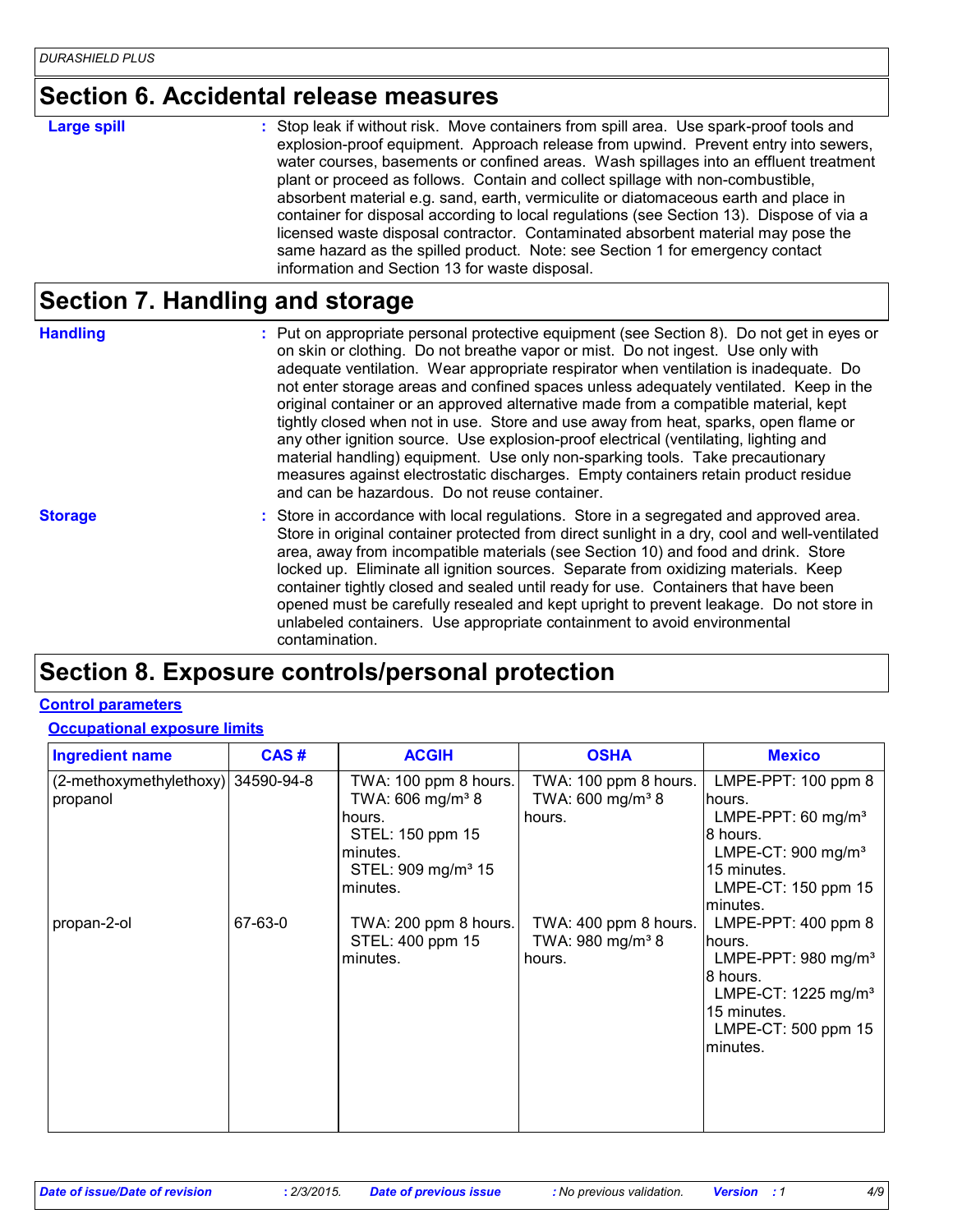### **Section 8. Exposure controls/personal protection**

| <b>Engineering measures</b>                          | : Use only with adequate ventilation. Use process enclosures, local exhaust ventilation or                                                                                                                                                                                                                                                                                                                                   |
|------------------------------------------------------|------------------------------------------------------------------------------------------------------------------------------------------------------------------------------------------------------------------------------------------------------------------------------------------------------------------------------------------------------------------------------------------------------------------------------|
|                                                      | other engineering controls to keep worker exposure to airborne contaminants below any<br>recommended or statutory limits. The engineering controls also need to keep gas,<br>vapor or dust concentrations below any lower explosive limits. Use explosion-proof<br>ventilation equipment.                                                                                                                                    |
| <b>Hygiene measures</b>                              | Wash hands, forearms and face thoroughly after handling chemical products, before<br>eating, smoking and using the lavatory and at the end of the working period.<br>Appropriate techniques should be used to remove potentially contaminated clothing.<br>Wash contaminated clothing before reusing. Ensure that eyewash stations and safety<br>showers are close to the workstation location.                              |
| <b>Personal protection</b>                           |                                                                                                                                                                                                                                                                                                                                                                                                                              |
| <b>Respiratory</b>                                   | : If a risk assessment indicates this is necessary, use a properly fitted, air-purifying or<br>airfed respirator complying with an approved standard. Respirator selection must be<br>based on known or anticipated exposure levels, the hazards of the product and the safe<br>working limits of the selected respirator.                                                                                                   |
| <b>Hands</b>                                         | Chemical-resistant, impervious gloves complying with an approved standard should be<br>worn at all times when handling chemical products if a risk assessment indicates this is<br>necessary.                                                                                                                                                                                                                                |
| <b>Eyes</b>                                          | Safety eyewear complying with an approved standard should be used when a risk<br>assessment indicates this is necessary to avoid exposure to liquid splashes, mists,<br>gases or dusts. Recommended: splash goggles                                                                                                                                                                                                          |
| <b>Skin</b>                                          | Personal protective equipment for the body should be selected based on the task being<br>performed and the risks involved and should be approved by a specialist before<br>handling this product. When there is a risk of ignition from static electricity, wear anti-<br>static protective clothing. For the greatest protection from static discharges, clothing<br>should include anti-static overalls, boots and gloves. |
| <b>Environmental exposure</b><br>controls            | Emissions from ventilation or work process equipment should be checked to ensure<br>they comply with the requirements of environmental protection legislation. In some<br>cases, fume scrubbers, filters or engineering modifications to the process equipment<br>will be necessary to reduce emissions to acceptable levels.                                                                                                |
| <b>Personal protective</b><br>equipment (Pictograms) |                                                                                                                                                                                                                                                                                                                                                                                                                              |

# **Section 9. Physical and chemical properties**

| <b>Appearance</b>                |                                                                                                      |
|----------------------------------|------------------------------------------------------------------------------------------------------|
| <b>Physical state</b>            | $:$ Liquid.                                                                                          |
| <b>Color</b>                     | : Amber. [Dark]                                                                                      |
| <b>Odor</b>                      | : Fruity. [Slight]                                                                                   |
| <b>Odor threshold</b>            | $\cdot$ Not available.                                                                               |
| pH                               | : 6.5                                                                                                |
| <b>Melting point</b>             | : Not available.                                                                                     |
| <b>Boiling point</b>             | : Not available.                                                                                     |
| <b>Flash point</b>               | : Closed cup: 57.7°C (135.9°F) [Pensky-Martens (ASTM D93)] [Product does not sustain<br>combustion.] |
| <b>Burning time</b>              | : Not applicable.                                                                                    |
| <b>Burning rate</b>              | : Not applicable.                                                                                    |
| <b>Evaporation rate</b>          | : Not available.                                                                                     |
| <b>Flammability (solid, gas)</b> | : Not available.                                                                                     |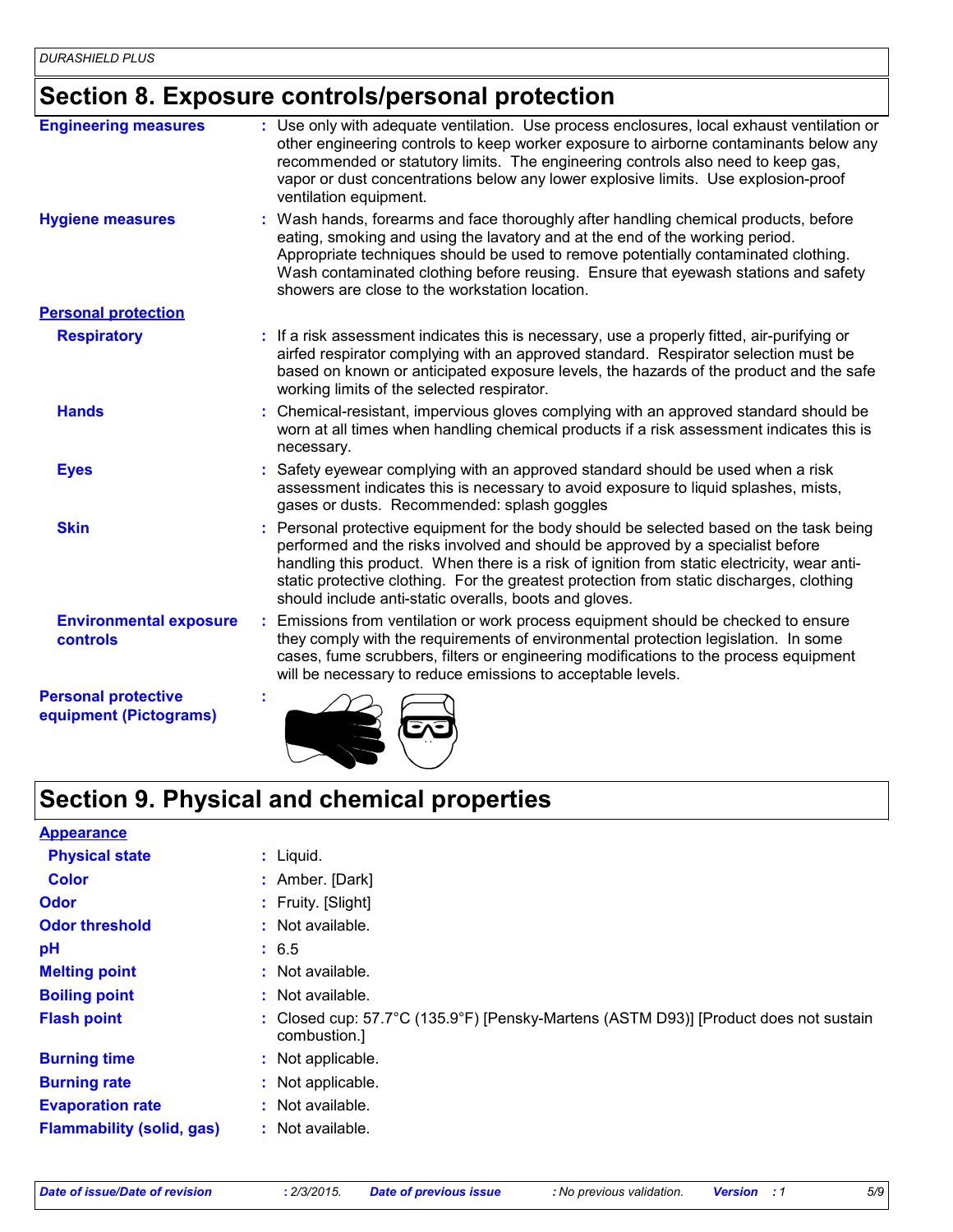## **Section 9. Physical and chemical properties**

| Lower and upper explosive<br>(flammable) limits   | $:$ Not available.                                                     |
|---------------------------------------------------|------------------------------------------------------------------------|
| <b>Vapor pressure</b>                             | $:$ Not available.                                                     |
| <b>Vapor density</b>                              | : Not available.                                                       |
| <b>Relative density</b>                           | : 0.952                                                                |
| <b>Solubility</b>                                 | : Easily soluble in the following materials: cold water and hot water. |
| <b>Solubility in water</b>                        | : Not available.                                                       |
| <b>Partition coefficient: n-</b><br>octanol/water | : Not available.                                                       |
| <b>Auto-ignition temperature</b>                  | : Not available.                                                       |
| <b>Decomposition temperature</b>                  | $:$ Not available.                                                     |
| <b>Viscosity</b>                                  | : Not available.                                                       |
| <b>Elemental Phosphorus</b>                       | $: 0 \%$                                                               |
| <b>VOC content</b>                                | $: 13 \%$                                                              |

# **Section 10. Stability and reactivity**

| <b>Reactivity</b>                                   | : No specific test data related to reactivity available for this product or its ingredients.                                                                                                                                                                                                                                                                                                                                                                                                                                                                                                                                                     |
|-----------------------------------------------------|--------------------------------------------------------------------------------------------------------------------------------------------------------------------------------------------------------------------------------------------------------------------------------------------------------------------------------------------------------------------------------------------------------------------------------------------------------------------------------------------------------------------------------------------------------------------------------------------------------------------------------------------------|
| <b>Chemical stability</b>                           | : The product is stable.                                                                                                                                                                                                                                                                                                                                                                                                                                                                                                                                                                                                                         |
| <b>Possibility of hazardous</b><br><b>reactions</b> | : Under normal conditions of storage and use, hazardous reactions will not occur.                                                                                                                                                                                                                                                                                                                                                                                                                                                                                                                                                                |
| <b>Conditions to avoid</b>                          | : Avoid all possible sources of ignition (spark or flame). Do not pressurize, cut, weld,<br>braze, solder, drill, grind or expose containers to heat or sources of ignition.                                                                                                                                                                                                                                                                                                                                                                                                                                                                     |
| <b>Incompatible materials</b>                       | : Not available.                                                                                                                                                                                                                                                                                                                                                                                                                                                                                                                                                                                                                                 |
| <b>Hazardous decomposition</b><br>products          | : Under normal conditions of storage and use, hazardous decomposition products should<br>not be produced.                                                                                                                                                                                                                                                                                                                                                                                                                                                                                                                                        |
| <b>Storage</b>                                      | : Store in accordance with local regulations. Store in a segregated and approved area.<br>Store in original container protected from direct sunlight in a dry, cool and well-ventilated<br>area, away from incompatible materials (see Section 10) and food and drink. Store<br>locked up. Eliminate all ignition sources. Separate from oxidizing materials. Keep<br>container tightly closed and sealed until ready for use. Containers that have been<br>opened must be carefully resealed and kept upright to prevent leakage. Do not store in<br>unlabeled containers. Use appropriate containment to avoid environmental<br>contamination. |

## **Section 11. Toxicological information**

#### **Information on toxicological effects**

| <b>Carcinogenicity</b> |  |
|------------------------|--|
| <b>Classification</b>  |  |

| <b>Product/ingredient name</b>                  | <b>ACGIH</b>            | <b>IARC</b>                                                                                                                                                                                                              | <b>EPA</b> | <b>NIOSH</b>              | <b>NTP</b>         | <b>OSHA</b>              |
|-------------------------------------------------|-------------------------|--------------------------------------------------------------------------------------------------------------------------------------------------------------------------------------------------------------------------|------------|---------------------------|--------------------|--------------------------|
| propan-2-ol                                     | A4                      | 3                                                                                                                                                                                                                        | ٠          |                           |                    | $\overline{\phantom{a}}$ |
| Information on the likely<br>routes of exposure |                         | Dermal contact. Eye contact. Inhalation.                                                                                                                                                                                 |            |                           |                    |                          |
| <b>Potential acute health effects</b>           |                         |                                                                                                                                                                                                                          |            |                           |                    |                          |
| <b>Eye contact</b>                              |                         | : Causes serious eye damage.                                                                                                                                                                                             |            |                           |                    |                          |
| <b>Inhalation</b>                               |                         | : May give off gas, vapor or dust that is very irritating or corrosive to the respiratory<br>system. Exposure to decomposition products may cause a health hazard. Serious<br>effects may be delayed following exposure. |            |                           |                    |                          |
| <b>Skin contact</b>                             | Causes skin irritation. |                                                                                                                                                                                                                          |            |                           |                    |                          |
| <b>Date of issue/Date of revision</b>           | : 2/3/2015.             | <b>Date of previous issue</b>                                                                                                                                                                                            |            | : No previous validation. | <b>Version</b> : 1 | 6/9                      |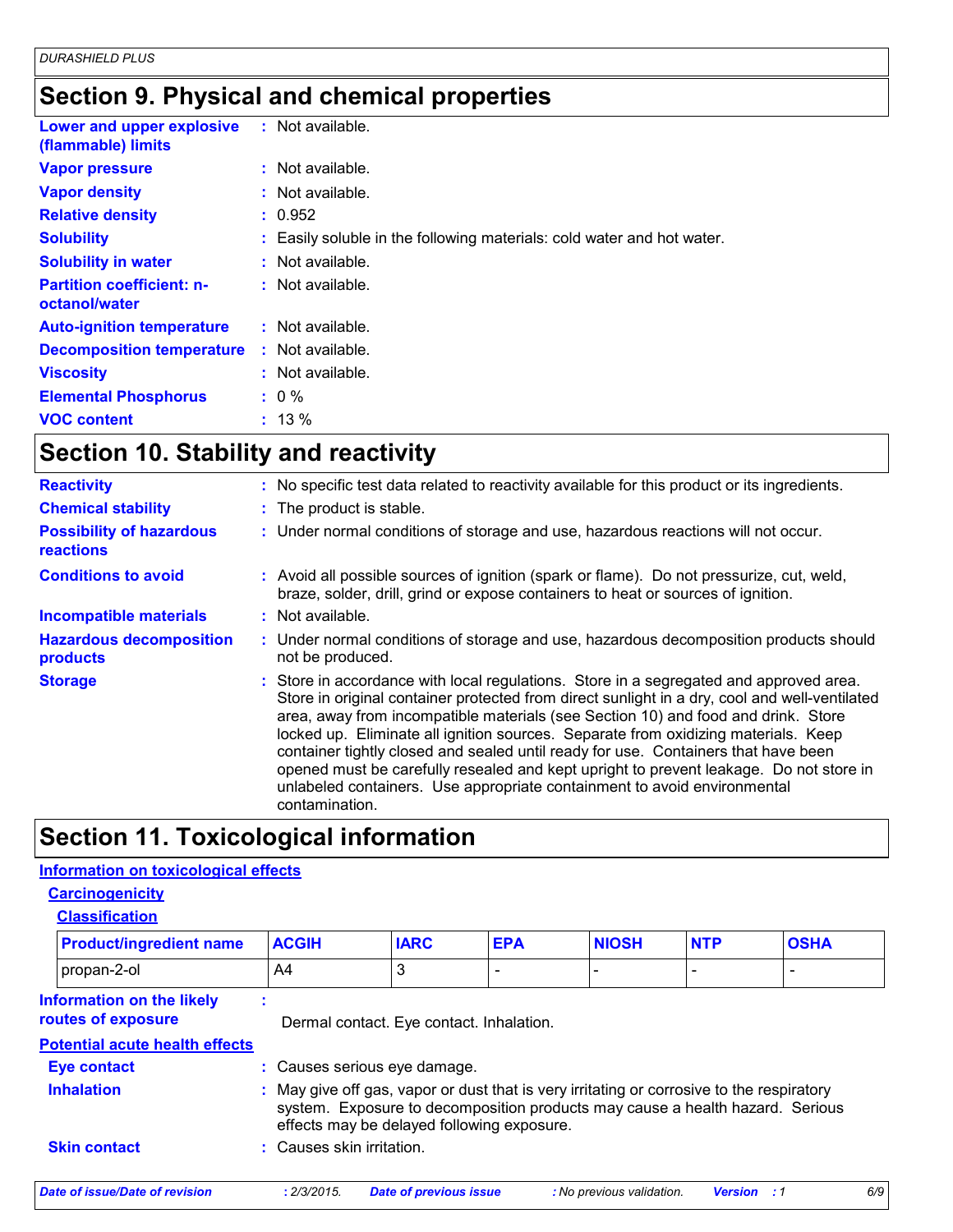# **Section 11. Toxicological information**

| <b>Ingestion</b>                                          | : May cause burns to mouth, throat and stomach.                                                        |                            |
|-----------------------------------------------------------|--------------------------------------------------------------------------------------------------------|----------------------------|
|                                                           | <b>Symptoms related to the physical, chemical and toxicological characteristics</b>                    |                            |
| <b>Eye contact</b>                                        | : Adverse symptoms may include the following:<br>pain<br>watering<br>redness                           |                            |
| <b>Inhalation</b>                                         | : No specific data.                                                                                    |                            |
| <b>Skin contact</b>                                       | : Adverse symptoms may include the following:<br>pain or irritation<br>redness<br>blistering may occur |                            |
| <b>Ingestion</b>                                          | : Adverse symptoms may include the following:<br>stomach pains                                         |                            |
|                                                           | Delayed and immediate effects and also chronic effects from short and long term exposure               |                            |
| <b>Short term exposure</b>                                |                                                                                                        |                            |
| <b>Potential immediate</b><br>effects                     | : Not available.                                                                                       |                            |
| <b>Potential delayed effects</b>                          | : Not available.                                                                                       |                            |
| <b>Long term exposure</b>                                 |                                                                                                        |                            |
| <b>Potential immediate</b><br>effects                     | : Not available.                                                                                       |                            |
| <b>Potential delayed effects</b>                          | $:$ Not available.                                                                                     |                            |
| <b>Potential chronic health effects</b><br>Not available. |                                                                                                        |                            |
| <b>General</b>                                            | : No known significant effects or critical hazards.                                                    |                            |
| <b>Carcinogenicity</b>                                    | : No known significant effects or critical hazards.                                                    |                            |
| <b>Mutagenicity</b>                                       | : No known significant effects or critical hazards.                                                    |                            |
| <b>Teratogenicity</b>                                     | : No known significant effects or critical hazards.                                                    |                            |
| <b>Developmental effects</b>                              | : No known significant effects or critical hazards.                                                    |                            |
| <b>Fertility effects</b>                                  | : No known significant effects or critical hazards.                                                    |                            |
| <b>Numerical measures of toxicity</b>                     |                                                                                                        |                            |
| <b>Acute toxicity estimates</b>                           |                                                                                                        |                            |
| <b>Route</b>                                              |                                                                                                        | <b>ATE value</b>           |
| Oral<br>Inhalation (dusts and mists)                      |                                                                                                        | 3273.9 mg/kg<br>10.67 mg/l |

## **Section 12. Ecological information**

#### **Ecotoxicity :**

: Not available.

**Aquatic ecotoxicity**

Not available.

### **Section 13. Disposal considerations**

| <b>Waste disposal</b> | : The generation of waste should be avoided or minimized wherever possible. Empty<br>containers or liners may retain some product residues. This material and its container<br>must be disposed of in a safe way. Dispose of surplus and non-recyclable products via<br>a licensed waste disposal contractor. Disposal of this product, solutions and any by-<br>products should at all times comply with the requirements of environmental protection<br>and waste disposal legislation and any regional local authority requirements. Avoid<br>dispersal of spilled material and runoff and contact with soil, waterways, drains and |
|-----------------------|----------------------------------------------------------------------------------------------------------------------------------------------------------------------------------------------------------------------------------------------------------------------------------------------------------------------------------------------------------------------------------------------------------------------------------------------------------------------------------------------------------------------------------------------------------------------------------------------------------------------------------------|
|-----------------------|----------------------------------------------------------------------------------------------------------------------------------------------------------------------------------------------------------------------------------------------------------------------------------------------------------------------------------------------------------------------------------------------------------------------------------------------------------------------------------------------------------------------------------------------------------------------------------------------------------------------------------------|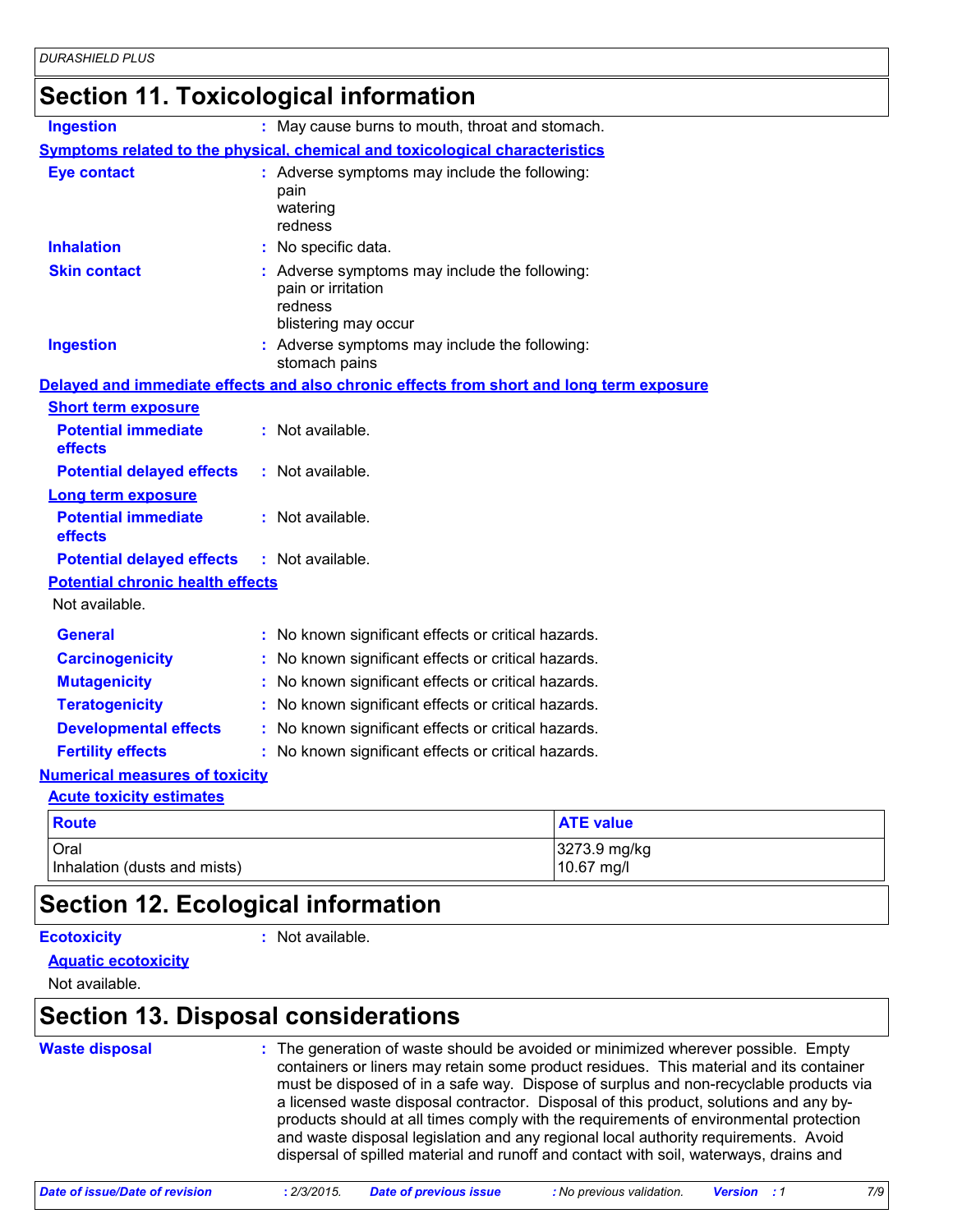### **Section 13. Disposal considerations**

sewers.

**RCRA classification :** D001 [Flammable ]

**Disposal should be in accordance with applicable regional, national and local laws and regulations.**

**Refer to Section 7: HANDLING AND STORAGE and Section 8: EXPOSURE CONTROLS/PERSONAL PROTECTION for additional handling information and protection of employees.**

### **Section 14. Transport information**

**IATA/IMDG/DOT/TDG: Please refer to the Bill of Lading/receiving documents for up to date shipping information.**

#### **Section 15. Regulatory information**

| <b>U.S. Federal regulations</b>                                                   |                                                                | : TSCA 12(b) one-time export: (2-methoxymethylethoxy) propanol            |
|-----------------------------------------------------------------------------------|----------------------------------------------------------------|---------------------------------------------------------------------------|
|                                                                                   | TSCA 12(b) annual export notification: No products were found. |                                                                           |
|                                                                                   |                                                                | United States inventory (TSCA 8b): All components are listed or exempted. |
| <b>EPA Registration Number</b>                                                    |                                                                | : Not available.                                                          |
| <b>Clean Air Act Section 112</b><br>(b) Hazardous Air<br><b>Pollutants (HAPS)</b> |                                                                | : Not listed                                                              |
| <b>SARA 302/304</b>                                                               |                                                                |                                                                           |
| <b>Composition/information on ingredients</b>                                     |                                                                |                                                                           |
| No products were found.                                                           |                                                                |                                                                           |
| <b>SARA 304 RQ</b>                                                                |                                                                | : Not applicable.                                                         |
| <b>SARA 311/312</b>                                                               |                                                                |                                                                           |
| <b>Classification</b>                                                             |                                                                | $:$ Fire hazard<br>Immediate (acute) health hazard                        |
| <b>BABA AJA</b>                                                                   |                                                                |                                                                           |

#### **SARA 313**

|                              | <b>Product name</b> | <b>CAS number</b> | $\frac{9}{6}$            |
|------------------------------|---------------------|-------------------|--------------------------|
| <b>Supplier notification</b> | propan-2-ol         | $ 67-63-0 $       | $\overline{\phantom{0}}$ |

SARA 313 notifications must not be detached from the SDS and any copying and redistribution of the SDS shall include copying and redistribution of the notice attached to copies of the SDS subsequently redistributed.

#### **State regulations**

| <b>Massachusetts</b>                            | : The following components are listed: ISOPROPYL ALCOHOL; DIPROPYLENE<br><b>GLYCOL METHYL ETHER</b>                                           |
|-------------------------------------------------|-----------------------------------------------------------------------------------------------------------------------------------------------|
| <b>New York</b>                                 | : None of the components are listed.                                                                                                          |
| <b>New Jersey</b>                               | : The following components are listed: ISOPROPYL ALCOHOL; 2-PROPANOL;<br>DIPROPYLENE GLYCOL METHYL ETHER; (2-METHOXYMETHYLETHOXY)<br>PROPANOL |
| <b>Pennsylvania</b>                             | : The following components are listed: 2-PROPANOL; PROPANOL,<br>(2-METHOXYMETHYLETHOXY)-                                                      |
| <b>California Prop. 65</b>                      |                                                                                                                                               |
| Not available.                                  |                                                                                                                                               |
| <b>Canada</b>                                   |                                                                                                                                               |
| <b>Canadian lists</b>                           |                                                                                                                                               |
| <b>Canadian NPRI</b>                            | : The following components are listed: Isopropyl alcohol                                                                                      |
| <b>Canada inventory</b>                         | : At least one component is not listed in DSL but all such components are listed in NDSL.                                                     |
| <b>Canadian PCP/DIN Number : Not available.</b> |                                                                                                                                               |
| <b>International regulations</b>                |                                                                                                                                               |
| Date of issue/Date of revision                  | 8/9<br>: 2/3/2015.<br>: No previous validation.<br><b>Date of previous issue</b><br><b>Version</b> : 1                                        |